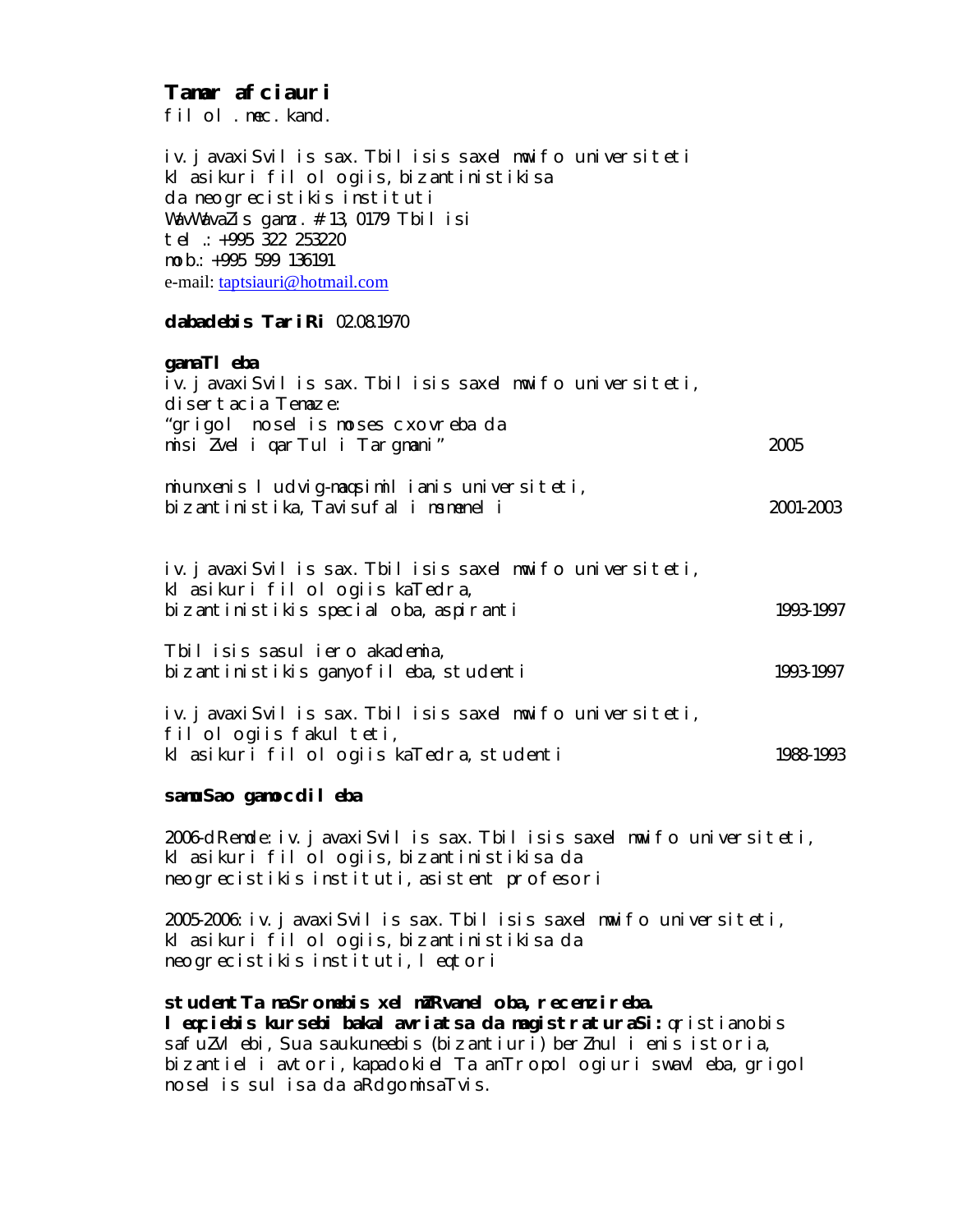### **gamoqveynebuli samecniero Sromebi, publikaciebi statiebi**

1.Gregory Thaumaturgus, The Brill Dictionary of Gregory of Nyssa, ed. by Lucas F. Mateo Seco, Giulio Maspero, Leiden, Brill 2010, 383-386.

2. alegoria grigol noselis *moses cxovrebis* mixedviT da misi epinoia-Teoria, bizantinol ogia sagarTvel oSi, eZRvneba akad. simon yauxCiSvils, red. T. doliZe, n. maxaraZe, logosi: Tbilisi 2007, 253-261.

3. The Epinoia-Theory and Allegory in Gregory of Nyssa's " De Vita Moysis", in: Gregory of Nyssa. Contra Eunomium II. Proceedings of the 10<sup>th</sup> International Colloquium on Gregory of Nyssa in Olomouc ( $15<sup>th</sup> - 18<sup>th</sup>$  September 2004), Brill: Leiden 2007, 495-503.

4. *Gregory Thaumaturgos,* in: Diccionario de San Gregorio de Nisa, ed. L.F. Mateo-Seco, G. Maspero, Monte Carmelo: Burgos 2006.

5. Italian translation of the Dictionary: L. F. Mateo-Seco, G. Maspero (edd.), Gregorio di Nissa. Dizionario Città Nuova: Roma 2007.

6. The Old Georgian Translation of " De Vita Moysis" of Gregory of Nyssa, in: Proceedings of the IX International Colloquium on Gregory of Nyssa (Athens, 9-14 September 2000) Athens 2005, 811-830.

7. Tavisufali nebis idea grigol noselis "moses cxovrebis" mixedviT, logosi, weliwdeuli elinologiasa da laTinistikaSi, 1, Tbilisi 2003, 31-44.

8. grigol noselis "moses cxovrebis" Zveli qarTuli Targmani, METANOIA eZRvneba grigol wereTlis dabadebidan 130 wlisTavs, Tbilisi, logosi, 2001, 38-48.

9. Zur christologischen Metaphorik der Schrift "Leben des Mose" Gregors von Nyssa. Phasis, Greek and Roman Studies, v.2-3, elinistika saukuneTa mijnaze, Tbilisi, Logos, 2000, 36-41.

10. usasrulobis idea grigol noselis "moses cxovrebis" mixedviT. ANAQESI`S filologiur-istoriuli Ziebani, akademikos TinaTin yauxCiSvilis saiubileod, Tbilisi, logosi, 1999, 34-52.

11. usasrulo sulieri winsvlis idea grigol noselis "moses cxovrebis" mixedviT. mnhmh, miZRvnili aleqsandre aleqsiZis xsovnisadmi, Tbilisi, logosi, 1999, 33-48.

### **samecniero forumebSi monawileoba**

Die Idee der Willensfreiheit und die Apokatastasis-Lehre von Gregor von Nyssa nach seiner Schrift *De Vita Moysis*, the 22<sup>th</sup> International Congress of Byzantine Studies, Sofia, 21-27August 2011;

apokatastasis Teoria grigol noselis *moses cxovrebis* mixedviT, saerTaSoriso konferencia: berZnuli civilizacia da kulturaTa dialogi, Tbilisi, 5-7 oqtomberi 2011;

The Epinoia-Theory and Allegory in Gregory of Nyssa's "De Vita Moysis", the  $10<sup>th</sup>$ International Colloquium on Gregory of Nyssa in Olomouc  $(15<sup>th</sup> - 18<sup>th</sup>$  September 2004);

The Old Georgian Translation of " De Vita Moysis" of Gregory of Nyssa, the IX International Colloquium on Gregory of Nyssa (Athens, 9-14 September 2000);